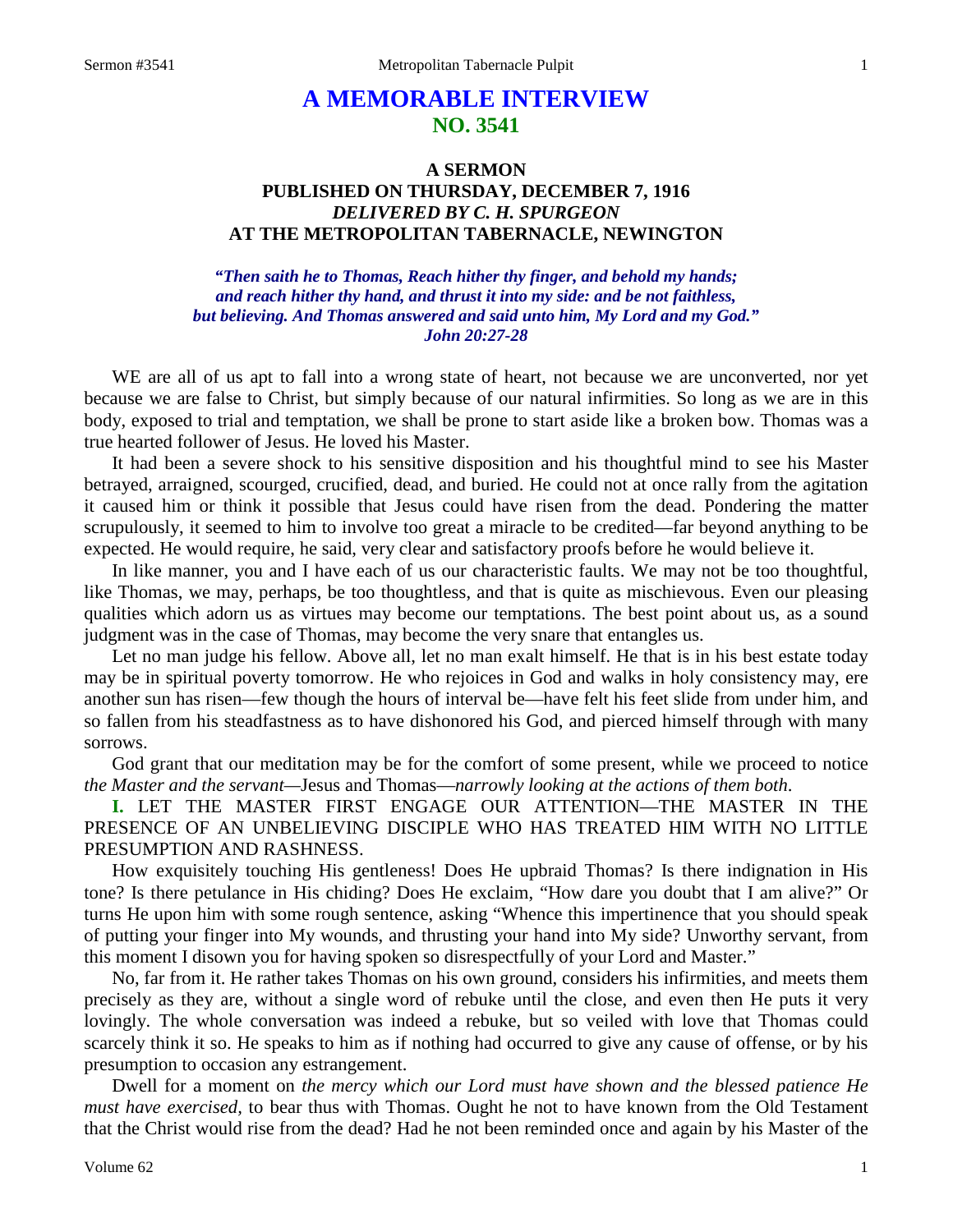prophecies which spoke concerning the death of Christ and the glory that should follow? Had he not heard the Master Himself frequently say that the third day He should rise again? He must have been present with the other apostles when they turned His oracular sentences over in their minds, and said one to another, "What does He mean by this, that He shall suffer and that He shall rise?" And had He not just before seen the women and conferred with the apostles, who testified that they had found an empty tomb, that they had been told by angels that Jesus had risen—yea, more, that when they were sitting together Jesus had appeared in their midst?

Yet, so strong was his unbelief, that he puts his own judgment against their assertion of fact, against the inspired Scriptures, against the thrilling words that fell from the Master's own lips, against the united, concurrent acknowledgment of all the brethren. And think you not, brethren, that our willfulness is sometimes as irrational and unwarranted as his? We harbor doubts in the teeth of accumulated evidences, and then credit ourselves with being wise and right, while we disparage all others as being foolish and wrong.

The principle which lies at the root of all the heresies and the schisms that rend and divide the church is just that self-confidence which will not let us yield, even though better men than ourselves yea, though the united consent of the whole church should bear testimony to a fact or a truth to which we demur. Through some lack of information or through some flaw of judgment, we judge differently from our companions, and forthwith our self-approbation is unyielding, and our conduct is intolerant.

It was no small scandal thus to put his own self in opposition to the Master, in opposition to the Scripture, and in opposition to all his fellow servants. Still, our Lord Jesus Christ forbears to utter a word of denunciation. He just says, "Reach hither thy finger and behold my hands; and reach hither thy hand and thrust it into my side; and be not faithless, but believing." Softer words He could not have spoken. He responds without reproach. Such loving-kindness and tender mercy as David was wont to sing of old, did our blest Redeemer show.

Another ground for admiring our Lord's great patience with Thomas is *that he had dared to dictate the terms upon which he would believe,* and he had selected such terms as must have been most offensive had Jesus Christ been of a lofty, imperious, uncondescending spirit. Who is Thomas that he should put his hands into those wounds so lately healed, that side pierced by the soldier's spear? Is Thomas to make a road again to that sacred heart? Strange that he should have asked so mysterious a sign to strengthen his faith! What! was there no other way of believing in his Lord but that he must pass into the very wounds of that blessed body his finger and his hand?

Ah! see how presumptuous the servant, see, also, how sympathizing the Master! Was it not asking too much—far too much? Such a prayer ought not to have come from a disciple who had never forsaken his Master, much less from Thomas, who had fled with the rest, and had been absent when the apostles had gathered together and seen the Master. But yet Jesus is so forbearing towards him. I know not whether to wonder more at the impertinence of the servant, or the clemency of the Master.

Let us take the lesson to ourselves. Have we during the past week fallen into a signal state of gross unbelief? Have we been thinking hard thoughts of God? Has some sin suspended our communion with our Savior? Are we now cold at heart and void of spiritual emotion? Do we feel quite unworthy to draw near unto Him who loved us with so great a love? Be not desponding. The God of all patience will not desert you. The love which our Lord Jesus Christ bears to His people is so great that He passes by their transgression, iniquity, and sin. No, there is no anger on His part to divide you from your Lord.

Behold, He comes over the mountains of your sins, He leaps over the hills of your follies. Since He thus graciously comes to you, will you not gladly come to Him? Do not think for a moment that He will frown or repulse you. He will not remind you of your cold prayers, your neglected closet, your unread Bible, nor will He chide you for losing occasions of fellowship, but He will receive you graciously and love you freely, and grant you just what at this moment you need. I pray you notice the Master's patience. Come to Him, dear child of His, you beloved disciple of His, and have fellowship with Him now.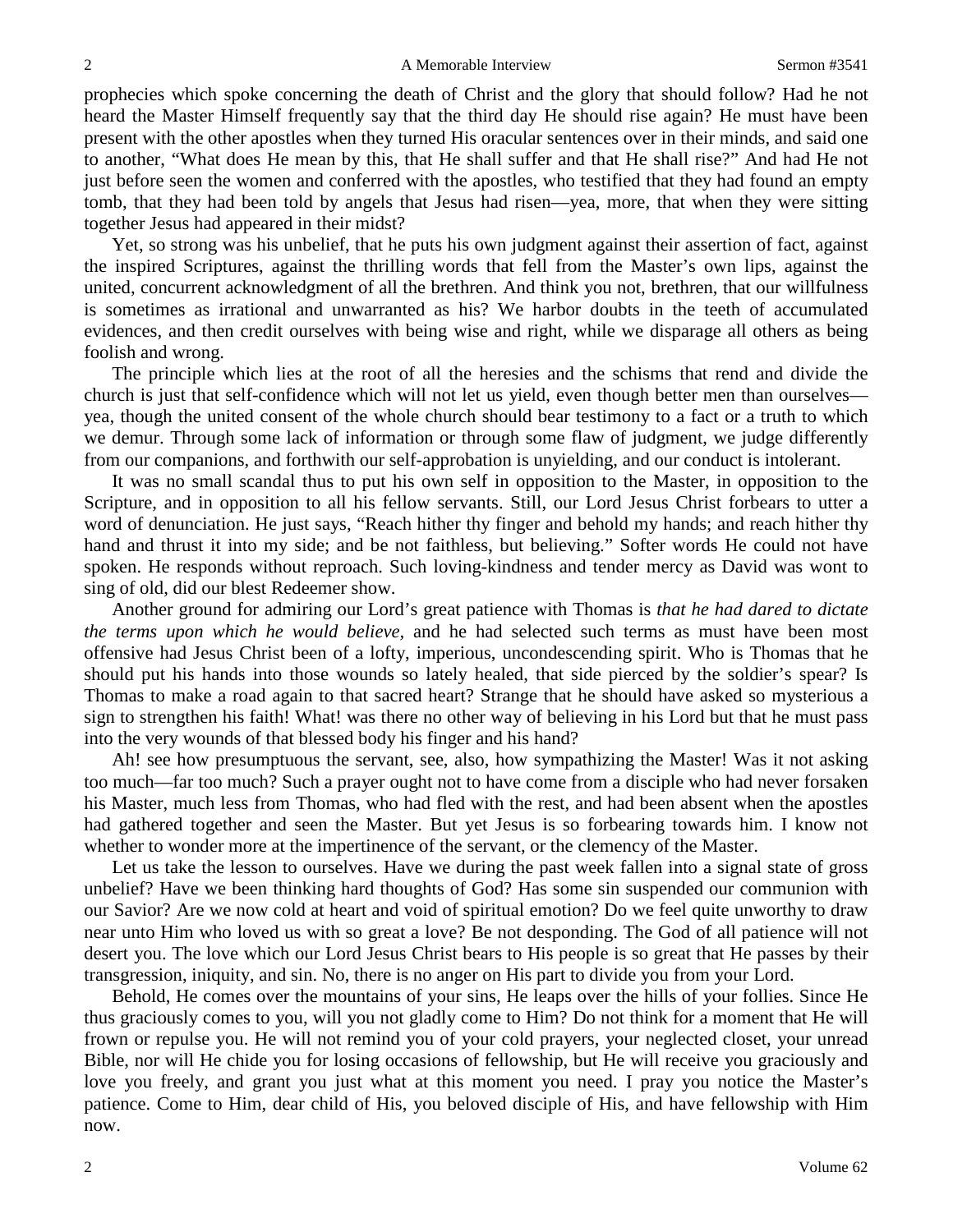### Sermon #3541 **A Memorable Interview** 3

While we are speaking of the Master, I should next like to call your attention to *the Master's great care*. He had been to see His disciples once, He had stood in their midst and said, "Peace be unto you," He had given them their commission, had breathed upon them, and given them the Holy Ghost. But there was an absent one. Well, "what man of you having an hundred sheep, if he lose one of them, doth not leave the ninety and nine in the wilderness, and go and seek after that which has gone astray?" There was one away, and Jesus must come again. There must be the same salutation of peace, there must be the same blessing bestowed again, for Thomas must not be left out in the distribution of spiritual gifts.

Thomas ought to have sought after Christ, especially after having been absent on the first occasion when He visited them. He surely ought to have said, "My Master came to me and I was not there, I will, therefore, seek Him, be He where He may, and I will tell Him how I regret that I should have missed the golden opportunity of His presence." But beloved, Thomas did not seek His Master. Therein He was just like to us. It is preventing grace, brethren—it is grace that is beforehand with us—even with our faint desires, which comes to us from Jesus Christ.

Oh! how our Lord outruns us! Our sense of need is not so swift of foot as His perception of our need. Long before we know we want Him, He understands that we do require Him, and He comes to us to bless us. It was for one He came, and for that one who did not seek Him. He was found of one who sought Him not. You might have thought that Thomas would have been as well left alone a little while.

We would have said, "Well, if he be so obstinate as to lay down such conditions, let him cool a bit, let him just stop awhile in the cold till he is willing to come in at the door, and not to make conditions that he must come in at the window, or by some way of his own. So let him wait, for beggars ought not to be choosers, nor should impertinent disciples be tolerated." Yes, but Jesus will tolerate what we will not, and He will put up with us when we cannot put up with our brethren. We have not half so much to bear with from them as He has from us.

Though Thomas might thus have been left, and deserved to have been left, yet Jesus came to him because He knew that His coming to him would be much better than letting him stop away. So, disciple, do not say to yourself, "I cannot come to the table tonight, I do not feel fit, I shall not strive after fellowship with Christ, I do not feel as if my soul could enjoy it." Nay, but it will do you no good to stay away. Will you turn aside from the Master? Will you refuse the symbols of His death? Be not so rash and inconsiderate, I entreat you. Why should He not come to you? Before that bread is broken, you may have experienced a delightful change in the state of your heart, and with pleasing surprise you may be crying out, like Thomas, "My Lord and my God."

And oh! is it not blessed to think that Christ does not stop till His disciples invite Him? He does not wait for them to get ready for Him. Nay, He comes to them and meets them, and finds them or ever they have sought Him. If you are in the mood of Thomas, perhaps you may be insisting upon some signs and wonders, as he did. Know you not that the Master can give you His own sign, unfold His own wonder, and bestow upon you such a blessing that your heart shall scarcely have room enough to receive it. His tenderness and His care baffle all our thoughts and expectations.

Though we have already observed it, linger, I beseech you, upon *the Master's matchless condescension*. Behold the Lord of life, who had overcome the sharpness of death, and passed out of the portals of the tomb in triumph, having spoiled principalities and powers, and overthrown sin, death, and hell, the Son of God, at whose resurrection angels had attended, glad to wait as servants upon His royalty, that Lord—what think you? He must needs unrobe Himself to gratify a disobedient, unbelieving disciple—yes, He must strip Himself. 'Twere not enough to show His hands—that were kindness, but those hands must be touched, and those wounds themselves must be probed by a finger all too curious.

It would have been profane, had it not been for the divine pity that allowed it. The way into His heart must be revealed. Well, well, but He did it. Angels must have been shocked when they heard a man say, "I will not believe unless he bare his side to me"—still, He did it. Yes, just before He died, you will remember how He laid aside His garments, and took a towel and girded Himself, and washed His disciples' feet.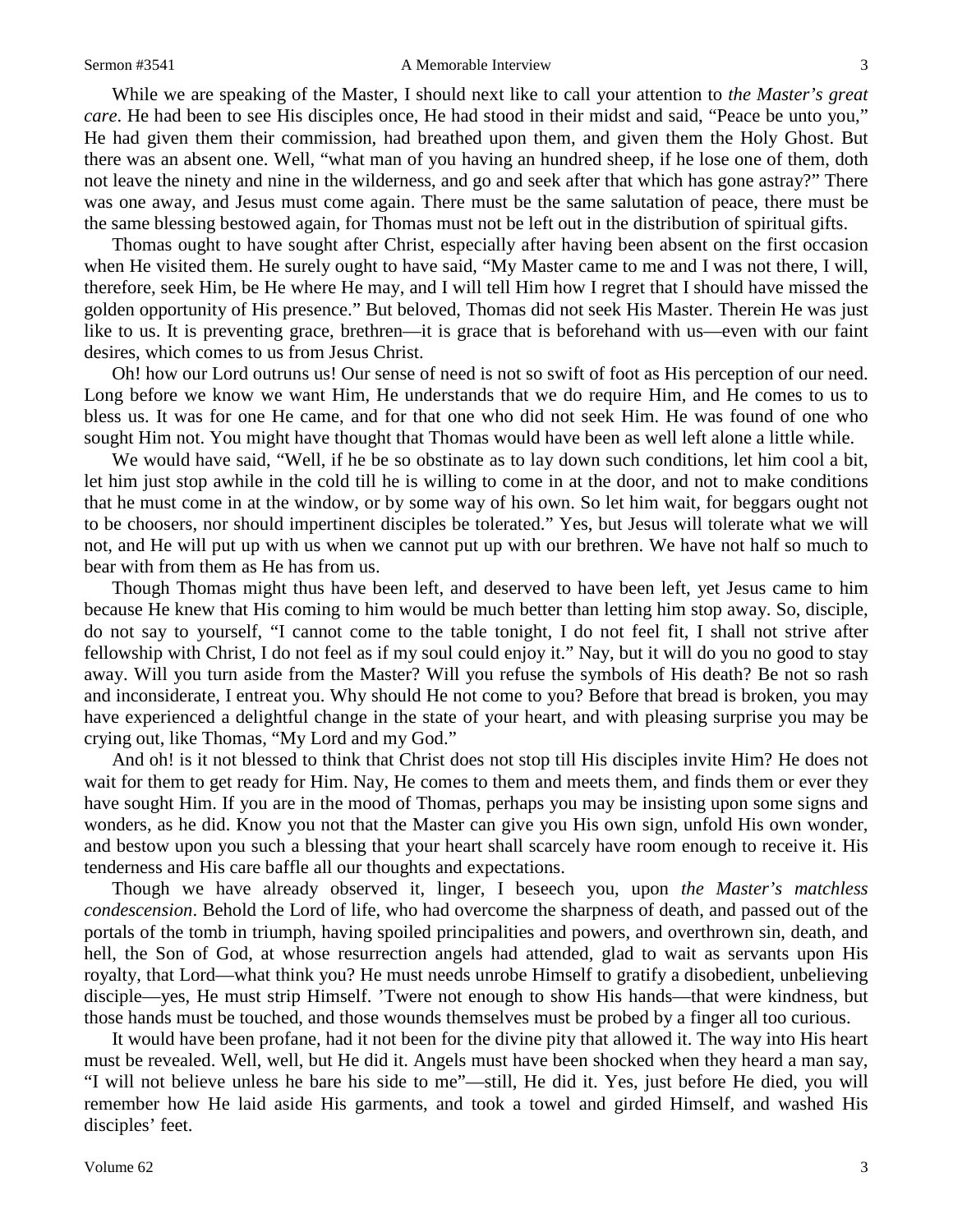Now that He is risen from the dead, He is the same Christ, and if He condescended then to wash His disciples' feet, He will condescend now to bear with a disciple's ill manners and will even meet him in his infirmities. If they cannot be healed without a sight of His wounded person, he shall gaze upon His side again. He will do anything for the love of His people. There is no kindness too costly for Christ to show.

Now then, you who, while eagerly longing for His company, hide your face, and blush for very shame, do you say, '"Lord, I am not worthy that thou shouldest come under my roof,' my heart is not worthy to receive You as a guest"? True, you are not worthy, neither was Thomas. Yet you shall have His favor, and rejoice in the light of His countenance, if you sigh and cry for it.

Doubtless you have been very far, during the week, from what you yourself wish you had been, nevertheless, "He will blot out your iniquities like a cloud, and your transgressions like a thick cloud." Your old friend may have passed you in the street and did not recognize you because you are now so poor, but Jesus knows you. No one, peradventure, knows the privations you have had to put up with, poor Christian. You fancy you are despised and neglected by everybody—perhaps it may be your fancy, yet it is cutting to the heart even to think that your Christian brethren look down upon you.

But Jesus never looks down contemptuously on His people. He condescends to stand on their platform, and put Himself on a level with them with a sacred familiarity suited to their case. Full often He draws most near with most engaging smiles to those who are in the saddest plight. This is how Jesus is wont to act. He never speaks proudly and loftily. His condescension unto His children, like His watchfulness over them, is unvarying.

Once more. *The Master's bounty* challenges our admiration and our confidence. When Thomas had received what he asked for, you might easily have conjectured that he would be put down in the second class of disciples. Instead of that, however, he was well commended in the apostleship, and though not present when Jesus breathed on them and said, "Receive ye the Holy Ghost," yet on the Day of Pentecost Thomas received the same cloven tongue and the same power as the rest. Indeed, we have reason to believe that Thomas became as earnest an apostle, as faithful a witness, and as blessed a martyr of the faith of Christ, as either Peter or James.

The Master will not stint His goodness because we once and again display our meanness. No, beloved, He will give us according to our ability to receive. If we are not able to receive today, He will enlarge our desires and expand our capacities, till tomorrow we may be able to receive from His fullness, and grace for grace. Come, then, you hungry, starving souls, you believers who are coming near to penury and spiritual bankruptcy, draw near in the spirit of love to Christ, who is as certainly present in this place with us as He was with them in that chamber where the twelve were gathered. Draw nigh in spirit and in truth to Him, and your souls shall be enriched to your own profit and to the glory of God.

And now I have a few words to say about—

**II.** THE SERVANT.

Thomas, struck with the Master's knowledge of what had been going on in his heart, and overwhelmed with the manifestation of the Master's presence and His power, exclaimed, "My Lord and my God." These five words are full of meaning. Let me endeavor to interpret them to you.

First, *they were an expression of faith*. Thomas now avows the faith which aforetime he had disclaimed. "I will not believe," said he, "except—except—except." Now he believes a great deal more than some of the other apostles did, so he openly avows it. He was the first divine who ever taught the Deity of Christ from His wounds. Nor has every divine since then been able to see the Deity of Christ in His wounded humanity risen from the dead. This Thomas did. He declared the proper humanity of Christ when he touched Him, and he declared His proper Deity when he avowed Him to be both Lord and God.

Thomas was slow in arriving at facts, but he had a comprehensive mind, and when he did arrive at a conviction he grasped it thoroughly in all its bearings. Peter would be impetuous, and leap to a result,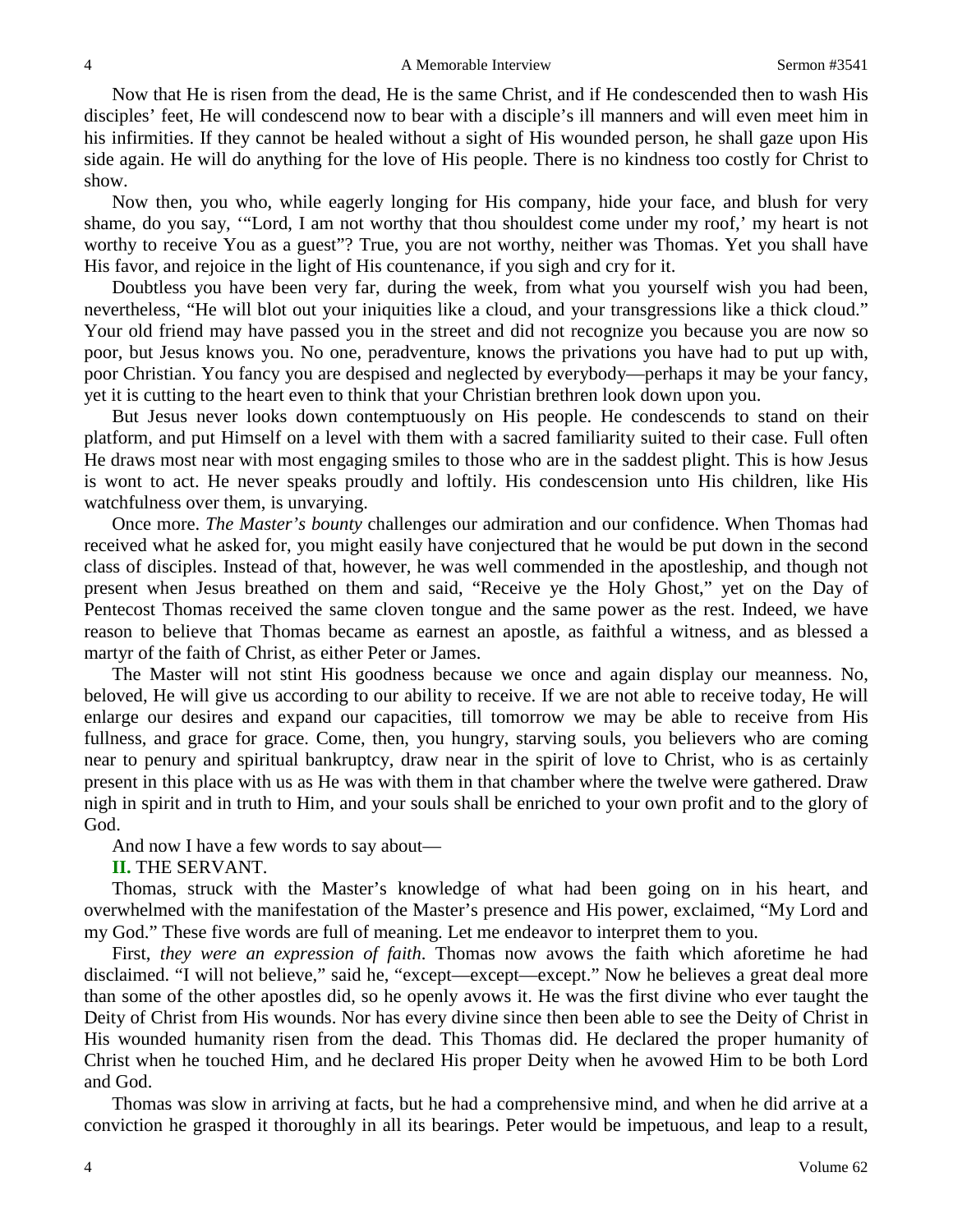### Sermon #3541 **A Memorable Interview** 5

but Thomas must consider the circumstances, weigh the testimony, try, judge, and prove the evidences before he acknowledged a truth. When his judgment did yield assent he was firm, there was no shaking, he understood the truth he adhered to better than others.

Delightful in the ear of Christ, my brethren, is the expression of our faith. Let none of us hesitate to go over in our minds our avowal of faith in Him "who liveth and was dead, and is alive for evermore." It well becomes us sometimes to perform what the Catholics call "acts of faith." I mean in holy contemplation and quiet meditation, to declare before the Lord that we believe in the facts that are made known to us, and the doctrines that have been delivered to us.

We believe that Jesus is the Son of God—forever be His name adored, that He is self-existent, and full of power and glory, we believe that He laid aside that glory, and became a man in the likeness of sinful flesh, that He did not disdain to sleep upon His virgin mother's breast. He lived a life of holiness, and died a death of scorn and ignominy, He slept in the tomb, and the third day He rose again from the dead, He ascended into heaven, He sits at the right hand of God, even the Father, He reigns over all things for His people, having power over all flesh that He may give eternal life to as many as the Father has given Him, He shall shortly come to judge the quick and the dead, amongst the sons of men He shall reign, He shall sit upon the throne of His Father David, prayer also shall be made for Him continually, and daily shall He be praised.

The short but expressive avowal of faith which Thomas made suggests to me this word of counsel. We should frequently make before God a declaration of our faith in the Deity of our Lord Christ, and in all the glories which surround His character. Let this be done vocally when you can—or otherwise mentally—for the exercise is profitable. But these words, "My Lord and my God," sound a little different to me from a simple avowal of faith. It was, as someone has said, *like the cry of a dove that at last had found its mate*. Poor Thomas. He doubted his Master, but he wanted Him, and could not be happy without Him.

Now he has come flying back, and he has found Him, and he seems to put his head, as it were, into the bosom of his Master, and to begin to weep and sigh like a poor child that has lost its mother in the streets of London, and when it is brought back again, cannot say anything else but "My mother, and my mother, and my mother," and feels so happy to think it has found again the dear bosom on which to rest.

So Thomas seems to say, "I have found You, my Master, my Lord, and my God." He seems to humble himself, as though he would say, "How could I doubt You? Where have I been? What have I been thinking of? What has my obstinate mind driven me to? What did I say? What did I ask? How could I be so impertinent? My Lord and my God! You have forgiven it all, and in Your presence I seem to moan it out in those few words. Your silly servant, Your foolish servant, but You, my blessed Master, my condescending Master, my Lord and my God!"

Well now, beloved, there is something very sweet in this. Though I called it moaning, yet there is much music in it. Come now, you who have wandered, come and tell Christ at the table all about it. Come and tell Him that you are grieved, and that you are not so grieved as you ought to be. Tell Him you are sorry that you should not have lived with Him day by day. Your self-reproach may well be keen.

## *"Wretch that I am to wander thus In search of vain delights."*

Penitently bewail before Him that you should have been so bewitched as to cleave to things below, and let your God, your Savior, go. Intense feeling commonly finds expression in few words. Silence is sometimes more thrilling than speech. "My Lord and my God" is the breathing of a contrite heart relieved in having found the grace it needs.

The exclamation, however, "My Lord and my God," is the outcome of more than one emotion. If it involved a pang, it included an intense pleasure. Was it not *a joyous astonishment* which begot those words? It was so sweet to Thomas that he hardly thought his fellow disciples would be able to appreciate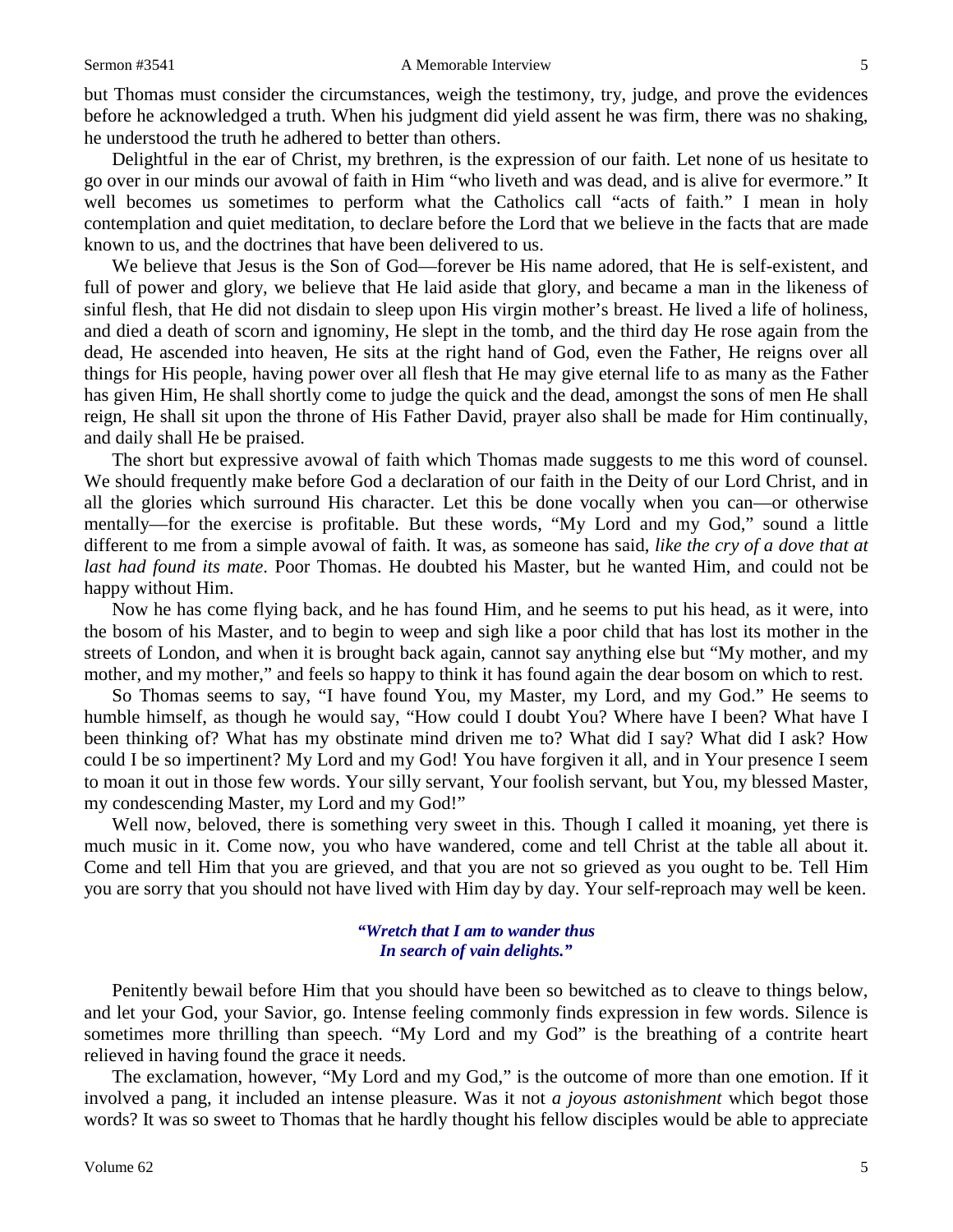6 A Memorable Interview Sermon #3541

so great a wonder. It was too much for himself, so he addresses himself to the Master, as if He alone, being the greatest marvel, could sympathize with him.

"I marvel!" he seemed to say. "I could not have believed it. I saw the traitor kiss Your cheek. I saw You dragged off with staves and lanterns to that lion's den. I saw You when You were in Pilate's hall, tried and mocked. I saw You when You were fastened to the tree, I stood there, and I saw You bleed and die. I saw Your body taken down and wrapped in spices, and is it the same, the very same? Oh! yes, I recognize You. I know those hands. I took those loaves from them when the thousands were fed in Galilee. I know that face, full many a time have I looked with beaming eye on that loving countenance of Yours. I know that side, it is the same side I saw the soldier pierce, and I know it. It is the same, it is Yourself, Yourself, Yourself, the risen Christ! Oh! wonder of wonders! I can say no less, I can say no more. 'My Lord and my God.'"

Well now, holy wonder, beloved, is no mean kind of worship, it is, perhaps, no mean part of the worship of heaven. I like that verse we sing—

> *"Then let me mount the starry way, To the bright worlds of endless day; And sing with rapture and surprise, Thy loving-kindness in the skies."*

Will it not be a surprise when we get there? Though, indeed, we shall see nothing in heaven but what we have been told of on earth, for it will be just such a heaven as God has told us of, yet we shall say that the half was not told us because we did not understand what we heard, and could not enter into the meaning of deep spiritual revelations. Oh! what astonishment might seize upon us now if we could really grip the thought, and I hope we shall! "Jesus has loved, and lived, and died for me, and now He lives and pleads for me."

Oh! believer, get to see Christ now with the optics of your mind, see Him now exalted in the highest heavens, though once rejected of men, and as with astonishment you behold the ineffable splendor of that starry throne, surrounded by ten thousand times ten thousand of the chariots of God, and chariots of messengers of fire, all waiting to obey His sovereign will, as you see the Man whose head was once crowned with thorns, from the highest seat that heaven affords claiming eternal sovereignty, bow your head in devout astonishment, fall at His feet, and giving tongue to your rapture, exclaim, "My Lord and my God."

And did not Thomas, by such an exclamation as this, *renew his personal affiance to Christ, and his positive consecration to His service?* "My Lord," saith he, "You are, and I am Your servant, my God, henceforth You are, and I am Your worshipper as long as I live." Beloved, years ago, some of us were first espoused to Christ spiritually. Fain would I remember those blessed hours when my young heart went out after Him, and His blessed heart of love was revealed to me. We ought not to forget those times, for He does not forget them. He says to Israel, "I remember thee, the kindness of thy youth, and the love of thine espousals." With what enthusiasm we sung—

> *"'Tis done—the great transaction's done, I am my Lord's, and He is mine; He drew me, and I followed on, Glad to obey the voice Divine."*

Perhaps many years have passed over you since then, but whether they have been many or few, I am sure we have not been invariably true to those vows and resolutions, our memory of Him has not been equal to His mindfulness of us. Now, if the Lord should come to you afresh, and give you a choice season of fellowship with Him, would it not be a most suitable response to give yourself up to Him afresh? Should we not often do this? Would not the freshness of close fellowship be peculiarly suitable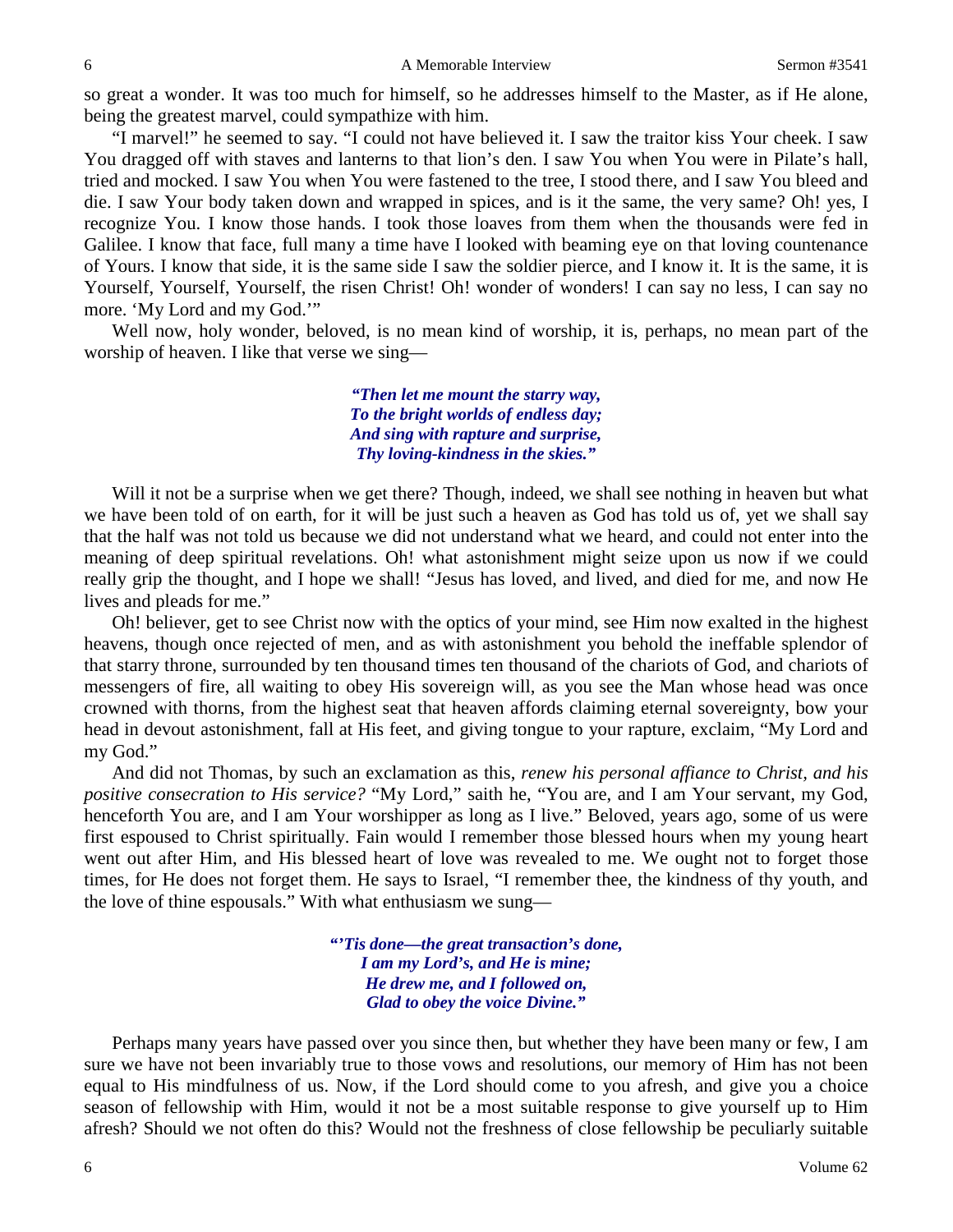*"High heaven which heard the solemn vow, That vow renewed shall daily hear; Till in life's latest hour I bow, And bless in death a bond so dear."*

Oh! that God's Holy Spirit would enable you now to say in your soul, "Jesus, the despised of men, whom the great ones of this world know not, in whose blessed Person and redemptive work they will not believe, I take You, my Master, I acknowledge You to be my Lord, Your people shall be my people, Your God and Father shall be my God, Your blood shall be my confidence, and Your law my rule, Your love shall quicken my love, Your life shall be my example, Your glory shall be the one objective for which I strive, You, O Christ, are 'my Lord and my God.'" So shall your faith abound and all your graces flourish.

Do I hear some timid voice from this congregation whispering a complaint? "Ah! there is nothing for me, He is speaking to the disciples. When the doors are shut, I am shut outside as a stranger. There is nothing for me, I am a sinner." Oh! but I tell you, if you will but knock, Jesus Christ will come outside to you. The doors are not shut to keep out poor sinners from the presence of the Savior. Do you want Jesus to reveal Himself to you? Exalted in the highest heavens, He looks down upon you now. His voice is calling you, "Come unto me, and I will give thee rest."

Oh! poor sinner, if you cannot put your finger into the print of the nails, yet believe that Jesus died, then trust Him and rely upon His merits. Cast yourself flat at His feet. Stay yourself upon His passion and atonement, and you shall be saved—saved now—saved without a moment's delay. So shall all these other joys be yours, for you, too, shall be numbered with the family, and you shall feast upon the children's meat, and be partakers of all the privileges of the sons and daughters of the Lord God Almighty.

## **EXPOSITION BY C. H. SPURGEON**

## *John 20:18-31*

**Verse 18.** *Mary Magdalene came and told the disciples that she had seen the Lord, and that he had spoken these things unto her.*

She was a true woman—one whom they had known well enough to be quite able to trust her, and her witness ought to have been believed, but there were some that doubted.

**19.** *Then the same day at evening, being the first day of the week, when the doors were shut where the disciples were assembled for fear of the Jews, came Jesus and stood in the midst, and saith unto them, Peace be unto you.*

How He came there, we do not know, but doors cannot shut Him out. Is there any door between my soul and Christ tonight then? Have I shut myself up in the chamber of doubt, despondency, unbelief? He can come to me. While the doors are yet shut, He can appear within my spirit, and say, "Peace be to you." Oh! that He would do so! Do we not cry to Him to come and breathe peace upon us?

**20.** *And when he had so said, he showed unto them his hands and his side.*

That they might be sure it was He—the same who had died by crucifixion—that they might see how intimate He was with them—familiar—that His scarcely healed wounds should be seen by them.

**20.** *Then were the disciples glad, when they saw the Lord.*

Oh! for such a sight! There is a depth of gladness in a risen Christ. Those wounds preach peace and joy.